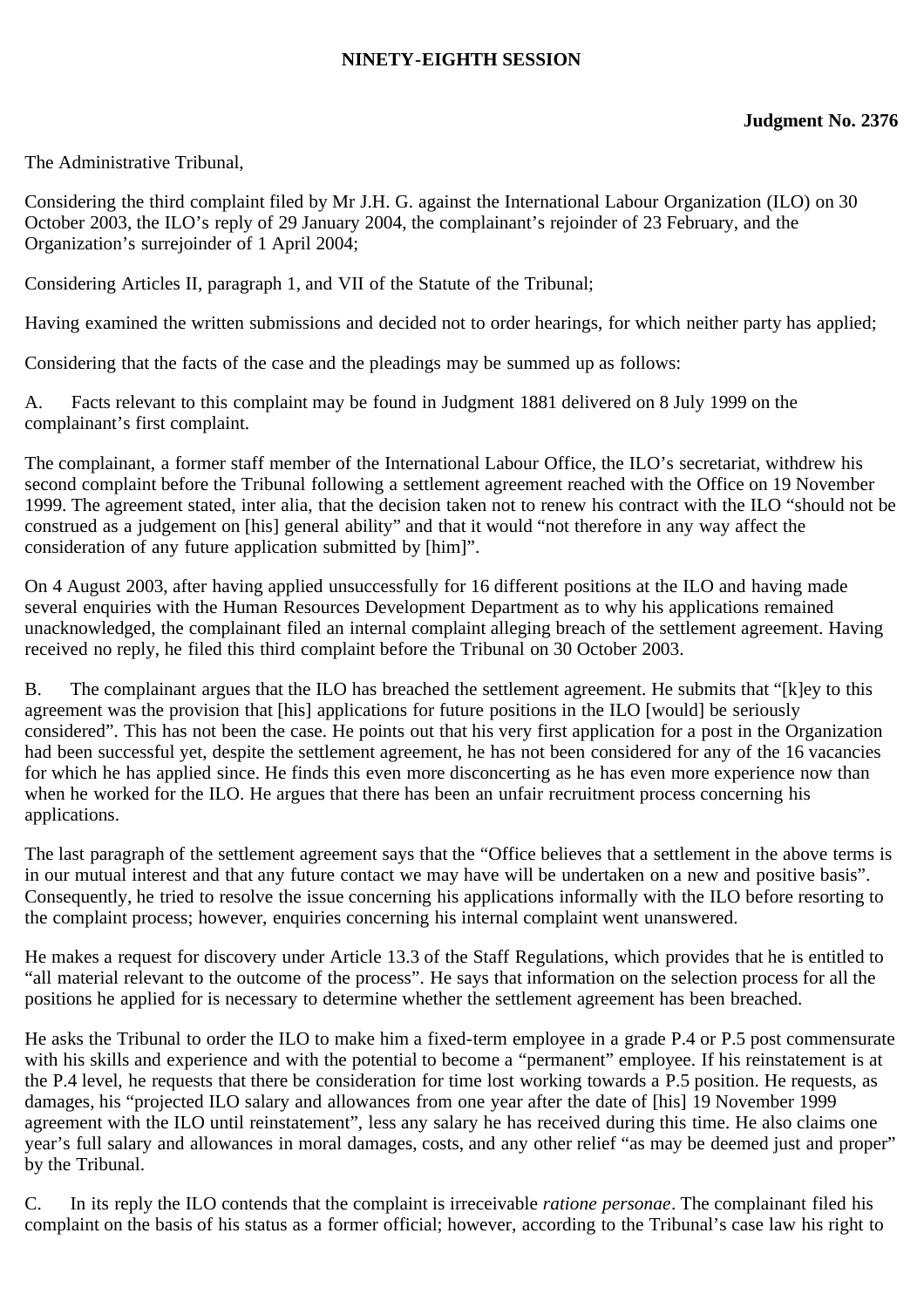submit a complaint is limited to claims relating to rights created during the contractual relationship with the Organization. The complainant ceased to be an official in 1998 and any claims arising from that fact were addressed in Judgment 1881 and the settlement agreement. It would appear that the complainant considers that the Organization undertook an obligation to rehire him; however, the only commitment the ILO undertook was not to take into account the decision terminating his previous employment in considering any future applications. Simply put, given his status as an external candidate the complainant has no standing to lodge a complaint concerning the outcome of vacancies for which he applied since 1998.

The complaint is also irreceivable *ratione materiae*. According to the case law, a decision to appoint an external candidate is a discretionary one, and as such open to limited review. In addition, the complainant did not allege breach of the agreement until some four years after the agreement had been reached, so his complaint is out of time.

In any event, the settlement agreement was never an obligation to reinstate him and the complainant has no cause of action. The ILO considers that the complainant has not presented any evidence that would support his allegation that the agreement has been breached. To overcome his lack of evidence he has made a request for discovery of a wide range of documents concerning the different selection procedures; however, this is merely a "fishing expedition" and should not be permitted. In fact, the only "evidence" provided by the complainant is an anonymous e-mail message, which is inadmissible hearsay.

D. In his rejoinder the complainant states that he did not assert that the ILO had undertaken to rehire him, but that he understood the agreement to mean that he would be "fairly considered" for positions for which he was qualified. He submits that his complaint is receivable, particularly as he can turn nowhere else but the Tribunal for enforcement of the settlement agreement. He contends that his complaint was filed within the time limit set out in the Tribunal's Statute for instances when an administration fails to take a final decision.

He argues that although he is an external candidate, he is one "with a difference", as he has a "contractually enforceable agreement" with the Organization. He accuses the ILO of attempting "to delay and obfuscate" and he clarifies why his request for discovery is necessary.

E. In its surrejoinder the Organization states that the complainant's pleadings in his rejoinder have merely confirmed the former's impression that the latter is confused about the exact content and legal consequences of the settlement agreement. It presses its pleas on receivability and adds that, if one is to look at the settlement agreement as a separate source of law, as it appears the complainant has tried to argue, then the Tribunal's competence is not based on the terms of appointment of a former official. This provides yet one more reason why the complaint is irreceivable.

The Organization rebuts his argument that the agreement had created a legal obligation upon it towards the complainant. The terms of the agreement were clear: there is no reference in it to anything that would distinguish the complainant from any other external candidate. It reiterates that the complainant has not provided any evidence in support of his allegations that it has breached the agreement and it asks the Tribunal to reject his request for discovery.

## CONSIDERATIONS

1. The complainant was employed by the ILO as a Senior Research Officer (Labour Economist) from 15 December 1996 to 31 July 1998, when his contract was terminated. This complaint is the third that the complainant has launched in connection with that termination.

2. The first complaint was brought by the complainant under Article 13.2 of the Staff Regulations in February 1998. It was in response to a recommendation of the ILO Reports Board, which was accepted by the Director-General, that the complainant's employment be terminated before the end of his probationary period with the ILO. (This was to be accomplished by not renewing his first contract after its expiry date.) The decision was based on a negative performance appraisal from the complainant's supervisor which the complainant felt was unfounded.

3. The ILO split the internal complaint into two issues: the non-renewal of the complainant's contract and the alleged abuse of authority by his supervisor and dealt with them separately. In March 1998, the Director-General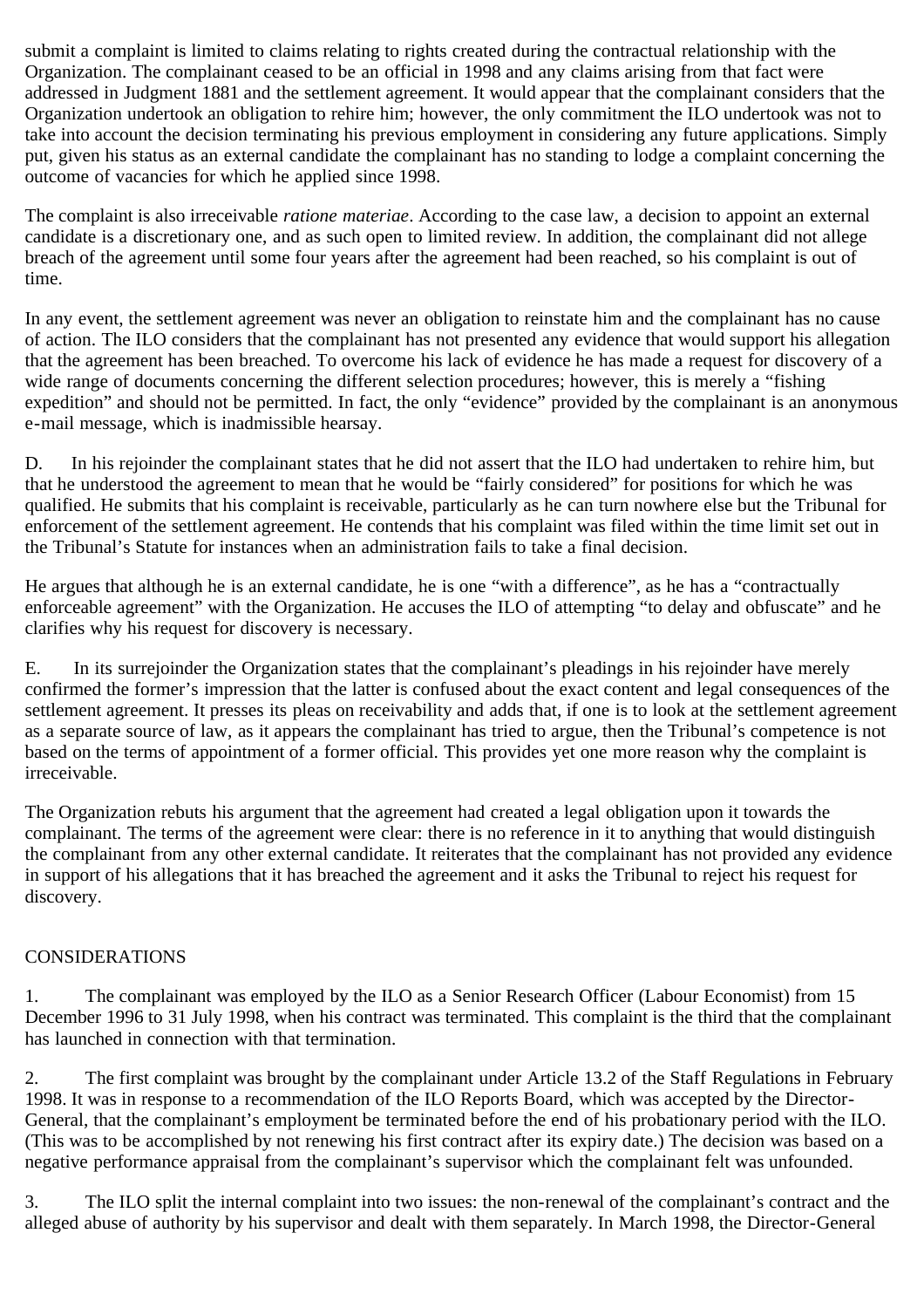asked the Reports Board to reconsider its recommendation regarding the non-renewal of the contract. The Board did so, and another negative performance appraisal was submitted by the same supervisor for the Board's consideration. The Board reiterated its original recommendation on 23 April and the Director-General implemented it on 29 May 1998.

4. The complainant appealed this decision to the Tribunal. The Tribunal found in Judgment 1881 that the ILO had breached procedural fairness in arriving at its decision, and ordered that the complainant be given the pay he would have received if he had completed his probationary period.

5. The abuse of authority allegation, which was not dealt with at the same time as the non-renewal of the contract, remained in suspense throughout this time. It was the nub of his second complaint submitted on 4 March 1999. Following the Tribunal's judgment, the ILO and the complainant reached a settlement of this second issue on 19 November 1999. As a result, the complainant withdrew suit. He now alleges a breach of the terms of the settlement agreement and that is the basis of his third complaint.

6. The complainant avers that a key term of the agreement was that his history with the ILO, specifically the decision not to renew his first contract, would not affect his being fairly considered for any ILO jobs he applied for in the future. The complainant says that he has applied to the ILO 16 times since November 1999, but has not received any acknowledgement of his applications, or any calls for interviews. He submits that this is evidence that the Organization is violating the terms of the settlement agreement.

7. On 4 August 2003 the complainant filed an internal complaint under Article 13.2 of the Staff Regulations to the Director-General about this alleged violation, in which he also requested extensive documentation under Article 13.3 (concerning all relevant material) about the manner in which the ILO had filled the 16 vacancies for which he had unsuccessfully applied. Having received no response, he filed a complaint with the Tribunal on 30 October 2003. He makes a request for discovery, stating that the documentation is necessary to prove his case. He also makes several claims for relief, among them reinstatement and moral damages.

8. The ILO argues that the complaint is irreceivable both as being out of time and as being beyond the Tribunal's competence. Since the latter point, if well taken, would foreclose any further consideration of the complainant's request for relief as well as of the ILO's argument that the complaint is out of time, the Tribunal will deal with it first. Article II of the Tribunal's Statute provides in relevant part:

 "1. The Tribunal shall be competent to hear complaints alleging non-observance, in substance or in form, of the terms of appointment of officials of the International Labour Office, and of such provisions of the Staff Regulations as are applicable to the case.

 $[\ldots]$ 

 4. The Tribunal shall be competent to hear disputes arising out of contracts to which the International Labour Organization is a party and which provide for the competence of the Tribunal in any case of dispute with regard to their execution."

9. There is no other relevant provision in the Statute and in particular no provision giving the Tribunal authority over agreements entered into between the Organization and its former staff members.

10. The ILO relies on Judgments 1845 and 2157. In both those cases the complaints were brought by former staff members who applied for new posts with the relevant organisations. The Tribunal in both cases held that a former staff member in this situation has no standing to bring a complaint.

11. The complainant asserts that he has a special ongoing contractual relationship with the ILO arising out of his former employment by the latter. The ILO responds that there was no provision in the letter, which is the only evidence of the settlement agreement, assigning power to the Tribunal to act as an arbiter of disputes. This submission is clearly correct. It is perhaps unfortunate for the complainant, who appears throughout to have acted as his own lawyer, that he did not include in the settlement agreement a clause giving jurisdiction to the Tribunal in case of dispute, but it cannot be doubted that the settlement, concluded well after the complainant's loss of his position as a staff member, was not a term or condition of his appointment, nor did it form part of the Staff Regulations. The Statute, in Article II(4), requires that where the dispute relates to an agreement outside the terms of employment of a staff member, the agreement must contain a provision giving the Tribunal competence over